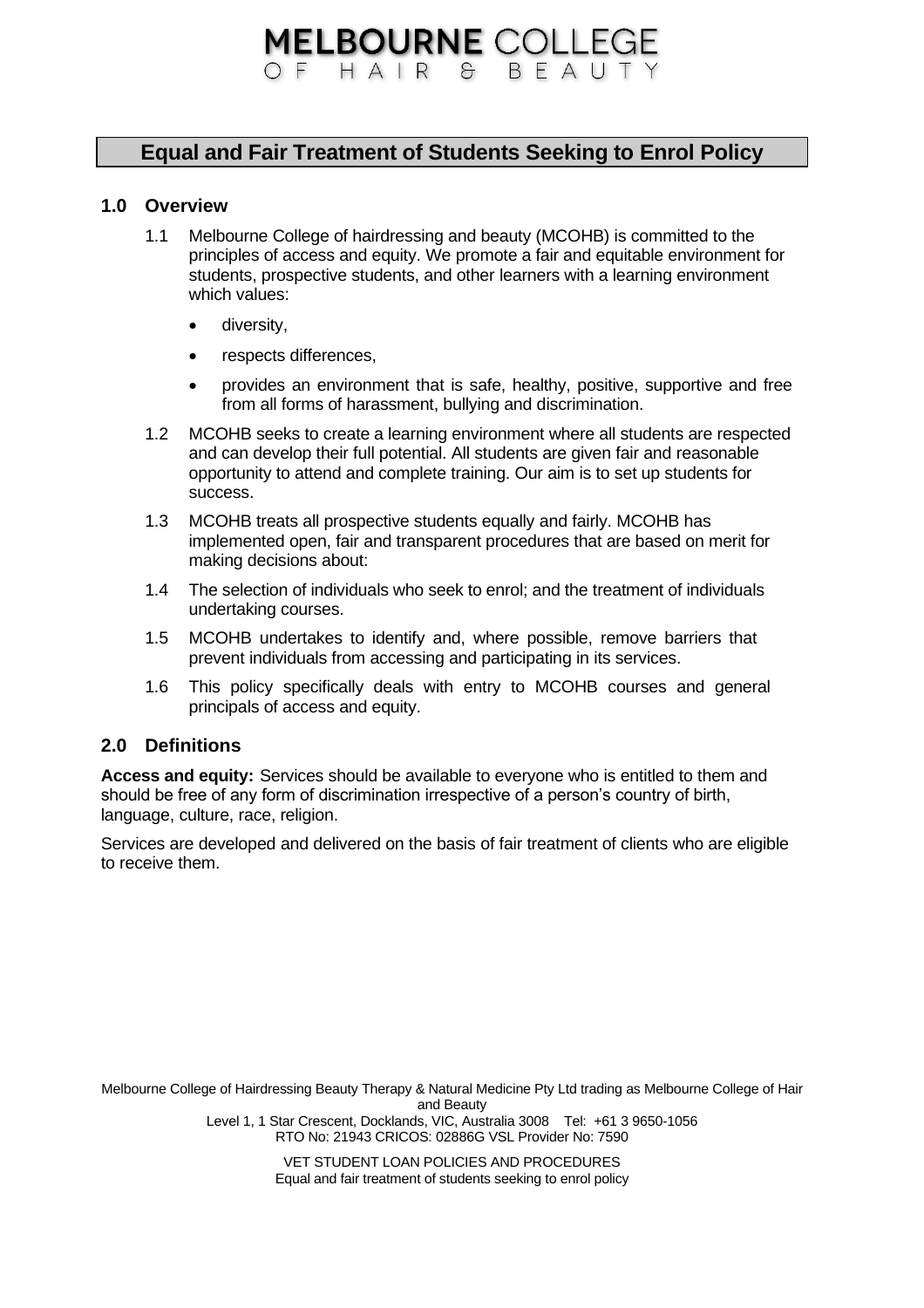# **MELBOURNE COLLEGE** OF HAIR & BEAUTY

# **3.0 Access and Equity principles include:**

- Equity for all people through the fair and appropriate allocation of resources.
- Equality of opportunity for all people without discrimination Access for all people to appropriate quality training and assessment services.
- Increased opportunity for people to participate in training.

**Disadvantaged groups:** Includes groups who traditionally have been under-represented in Vocational Education and Training such as:

- People with a disability
- Aboriginals and Torres Strait Islanders
- Women
- People from non-English speaking backgrounds
- People in rural and remote areas
- Long term unemployed
- Recent migrants and refugees
- Asylum Seekers
- Other groups that may be considered vulnerable

**Prospective students:** Refers to persons enquiring, expressing interest in, or wishing to enrol into an MCOHB course.

**Students:** Refers to students who are currently enrolled in a *MCOHB* course.

**Clients:** Refers to non-students which may include: Employers, Schools, Other stakeholders that have paid for costs of training on behalf of students.

Melbourne College of Hairdressing Beauty Therapy & Natural Medicine Pty Ltd trading as Melbourne College of Hair and Beauty Level 1, 1 Star Crescent, Docklands, VIC, Australia 3008 Tel: +61 3 9650-1056 RTO No: 21943 CRICOS: 02886G VSL Provider No: 7590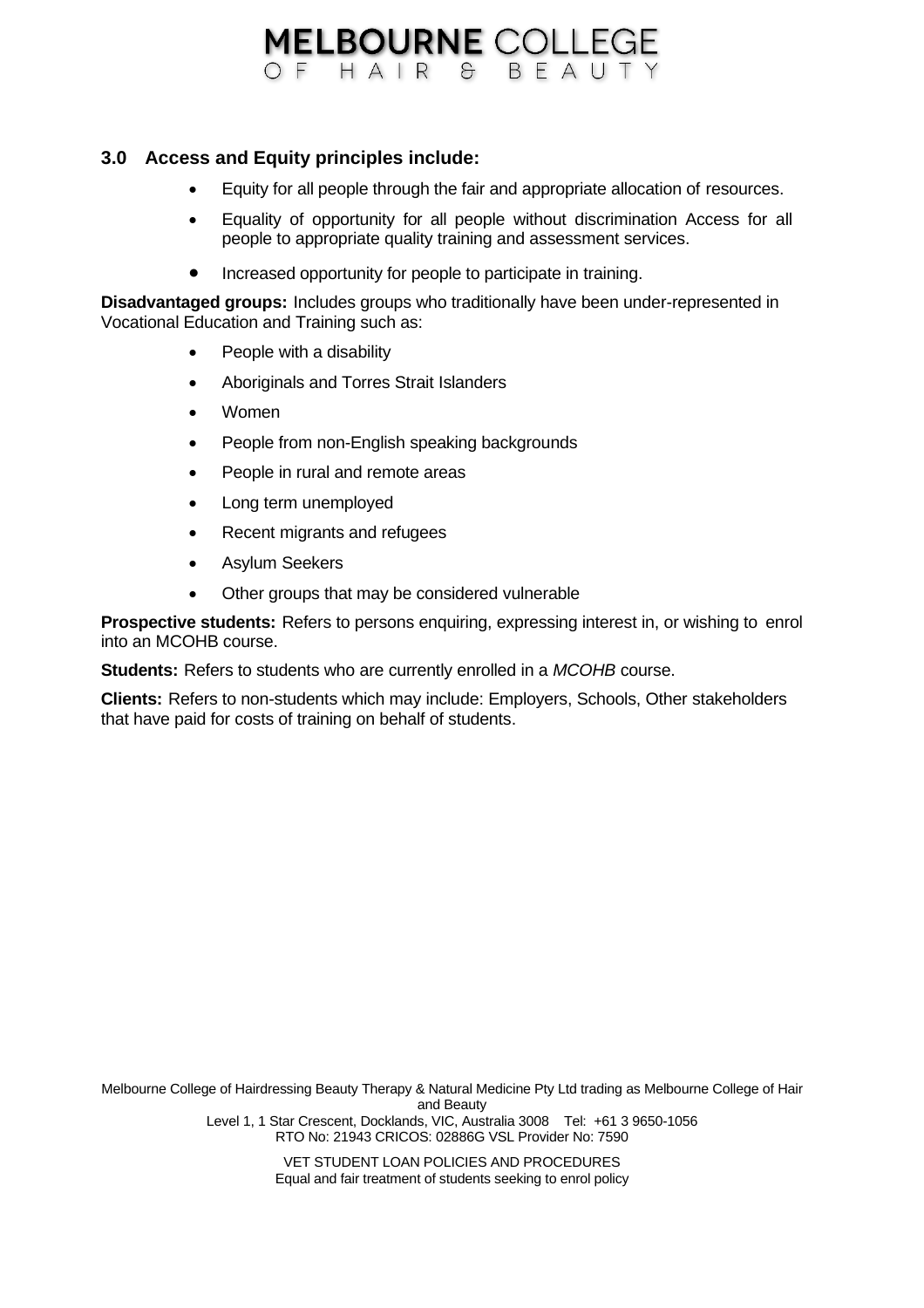# **MELBOURNE COLLEGE** OF HAIR & BEAUTY

#### **4.0 Student selection**

4.1 MCOHB is an equal opportunity organisation and does not discriminate against or favour groups that may be considered vulnerable or as having special needs when recruiting prospective students.

### **Gender**

- 4.2 MCOHB recognises that our courses develop skills and knowledge for vocations that are traditionally female dominated.
- 4.3 MCOHB is required to collect gender information under government reporting requirements.
- 4.4 MCOHB does not discriminate on basis of gender as part of the selection process and encourages all genders including gender X, intersex, and transgender students to apply for courses.

#### **Minimum entry requirements**

- 4.5 Each course has an entry selection requirement which is listed on our website. Entry selection requirements will vary from course to course and may include:
	- Minimum age,
	- Pre-requisite unit or qualification,
	- Language, literacy and numeracy level (in line with the Australian Core Skills Framework levels),
	- Physical requirements,
	- health requirements,
	- Current employment status,
	- Employment history.

Melbourne College of Hairdressing Beauty Therapy & Natural Medicine Pty Ltd trading as Melbourne College of Hair and Beauty Level 1, 1 Star Crescent, Docklands, VIC, Australia 3008 Tel: +61 3 9650-1056 RTO No: 21943 CRICOS: 02886G VSL Provider No: 7590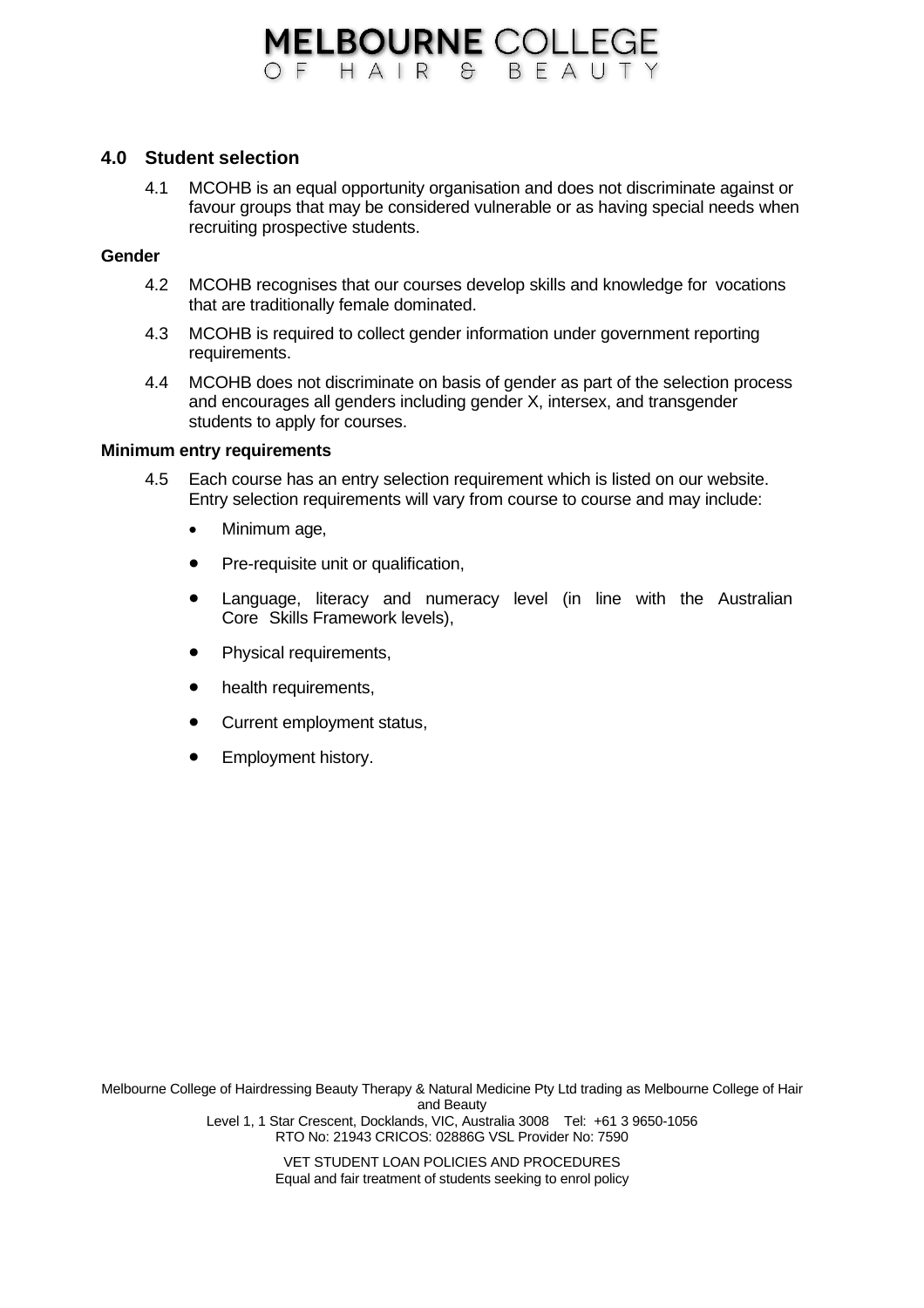# **MELBOURNE COLLEGE** OF HAIR & RFAUTY

## **5.0 Disability, health and medical condition**

- 5.1 If you have a disability, health or medical condition, we encourage you to apply for our courses.
- 5.2 Some of our courses have a physical health requirement. If you think that you may not meet the requirement for a specific course that you are interested in, we encourage you to contact us.
- 5.3 We may be able to make a reasonable adjustment so that we can accommodate your learning needs.
- 5.4 Reasonable Adjustments can include but are not limited to the physical environment, teaching delivery and format and utilisation of assistance equipment.
- 5.5 Where students are unable, due to physical or mental disabilities, ill health or family emergency, to undergo assessment as outlined in each training block alternative forms and times of assessment may be negotiated with a trainer prior to the assessment date.
- 5.6 MCOHB will take all reasonable measures to ensure that their staffs is aware of the students' specific learning needs and make reasonable adjustments to training and assessment practices to cater for such needs.
- *5.7* Please note that if you cannot meet the inherent requirements of the course, even with adjustments, then you will not be able to successfully complete the course. Where this is the case, MCOHB will advise you as soon as practical and may recommend alternatives. These alternatives may include recommending another course or qualification (which may or may not be provided by MCOHB*.*

### 6.0 **Language, Literacy and Numeracy**

- 6.1 Each qualification has a minimum recommended entry level against the following five core skills:
	- Learning
	- Reading
	- Writing
	- Oral Communication
	- **Numeracy**
- 6.2 All student applicants **MUST** undertake a language, literacy and numeracy (LLN) evaluation prior to an enrolment being accepted.

Melbourne College of Hairdressing Beauty Therapy & Natural Medicine Pty Ltd trading as Melbourne College of Hair and Beauty Level 1, 1 Star Crescent, Docklands, VIC, Australia 3008 Tel: +61 3 9650-1056 RTO No: 21943 CRICOS: 02886G VSL Provider No: 7590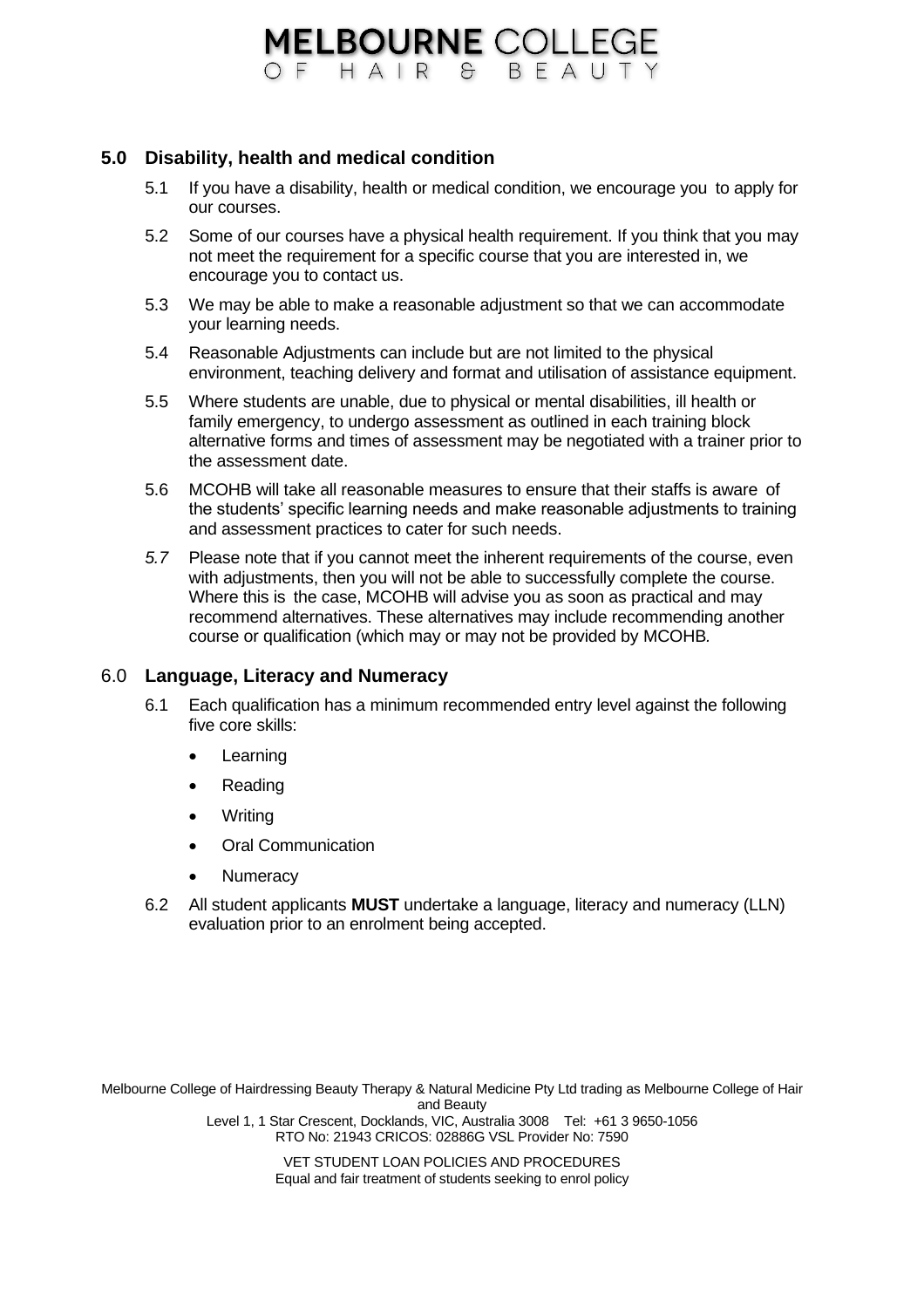6.3 Where the results from the LLN assessment confirm that the applicant **has not achieved** competence at Exit Level 3 ACSF then a VET Student Loan cannot be offered to the applicant until such competence is achieved.

**MELBOURNE COLLEGE** OF HAIR & BEAUTY

- 6.4 In such circumstances the applicant will be offered supplemental questions, further LLN testing to address the identified gaps.
- 6.5 If you feel that you would need extra support, please let the Intake officer know.

#### **Age**

6.6 All of our courses have a minimum age requirement. MCOHB does not enrol applicants under the age of 18 years of age.

## **Race, culture, religion**

- 6.7 Persons of different race, cultures and religion are welcome to apply. We do not discriminate against students based on these factors.
- 6.8 We do not discriminate against persons with indigenous backgrounds. If you are of Aboriginal and / or Torres Strait Islander background, we encourage you to apply.

## **7.0 After enrolment and commencement**

#### **Unreasonable Behaviour**

7.1 Refers to behaviour that a reasonable person, having regard to all the circumstances, would expect to humiliate, intimidate, undermine or threaten. In this context, the hypothetical reasonable person does not require total knowledge of every aspect of the situation – rather this person knows as much as the alleged bully could reasonably be expected to know.

#### *Cultural or religious requirements*

7.2 If you have religious or cultural requirements such as required prayer times or attending festivals or celebrations, please make your trainer or our student admin team aware so that we may accommodate your needs.

Melbourne College of Hairdressing Beauty Therapy & Natural Medicine Pty Ltd trading as Melbourne College of Hair and Beauty Level 1, 1 Star Crescent, Docklands, VIC, Australia 3008 Tel: +61 3 9650-1056 RTO No: 21943 CRICOS: 02886G VSL Provider No: 7590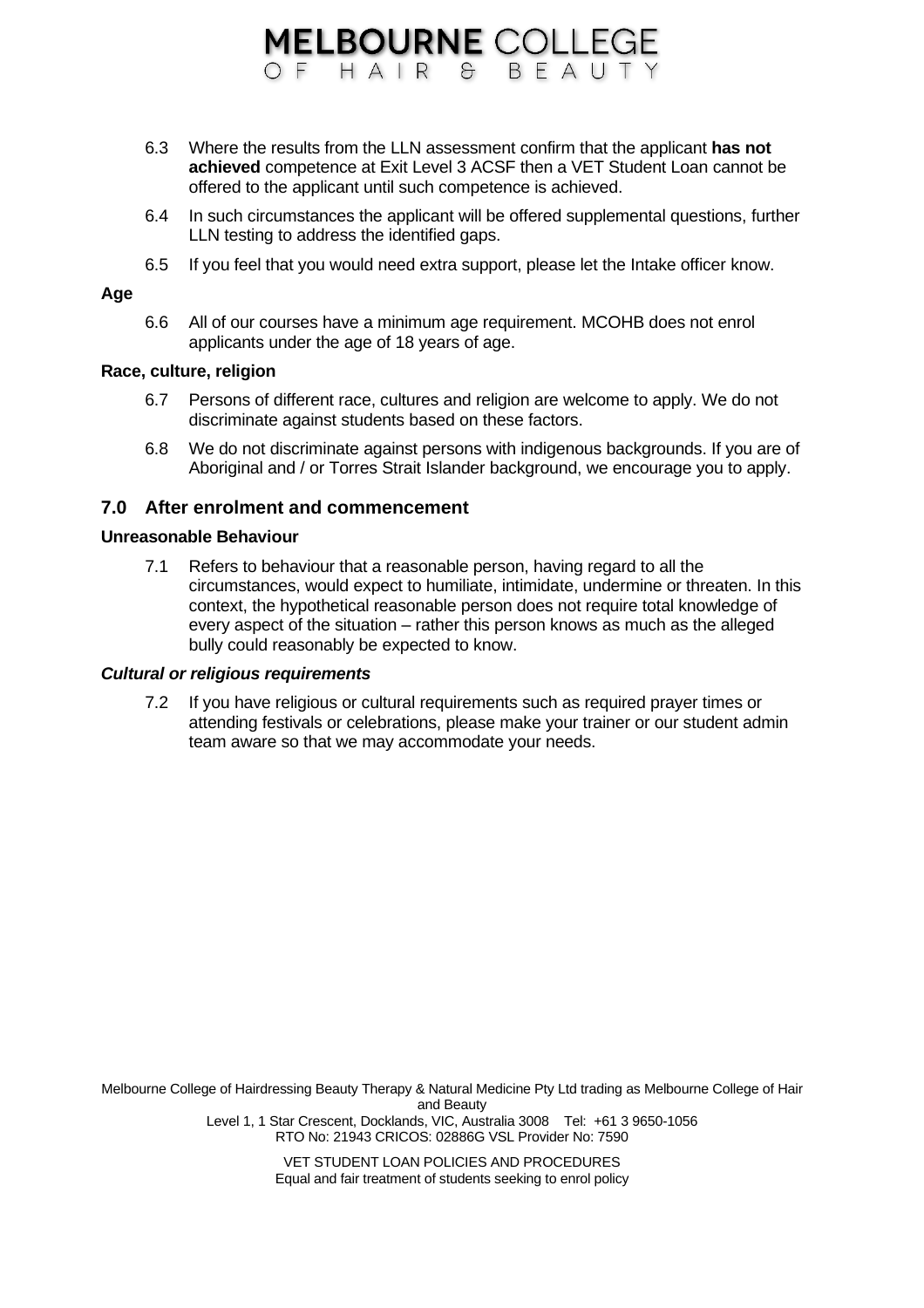# **8.0 What is Harassment?**

8.1 Harassment is any verbal, written or physical behaviour or conduct that is of an offensive, threatening, intimidating, abusive or belittling nature and that is unwelcome, unreciprocated, uninvited and usually, but not always, repeated.

**MELBOURNE COLLEGE** OF HAIR & BEAUTY

- 8.2 It can also be based on race, disability, age, pregnancy, marital status, homosexuality, transgender, or HIV/AIDS status.
- 8.3 Workplace harassment usually consists of a pattern of unwelcome behaviour. However, it can consist of just one act where this is of a serious nature. Also, there is no requirement that the harasser intended to offend or harm in order for it to be unlawful. All that is required, under the law, is that a reasonable person would consider that the person being harassed would be offended, humiliated or intimidated by the behaviour in question.
- 8.4 Harassment in the workplace can create an unpleasant or even hostile environment. Harassment makes work difficult for everyone: the person being harassed, as well as personnel witnessing the harassment. The harasser is not concentrating on their work when they engage in this type of behaviour.

# **9.0 What isn't Workplace Harassment and Bullying?**

- 9.1 It is important for personnel to be aware that workplace harassment and bullying does not include the legitimate exercise of authority by an employer or manager/supervisor to direct and control how personnel perform their duties whilst at work, to monitor work flow or to provide feedback to personnel about their performance. This also includes:
	- a. Reasonable action taken in a reasonable manner by an employer to transfer, demote, discipline, counsel, retrench or dismiss personnel;
	- b. A decision by an employer, based on reasonable grounds and consistent with MCOHB Policy, not to award or provide a promotion, transfer, or benefit in connection with personnel employment;
	- c. Reasonable administrative action taken in a reasonable manner by an employer in connection with personnel employment;
	- d. Reasonable action taken in a reasonable manner under an Act affecting personnel.
- 9.2 MCOHB recognises that workplace harassment and bullying may involve comments and behaviours that offend some people and not others. MCOHB management acknowledges that individuals may react differently to comments and behaviour and therefore expects its personnel to maintain a standard of behaviour that is respectful of everyone at all times.
- 9.3 For the purposes of this policy, the following applies:

Melbourne College of Hairdressing Beauty Therapy & Natural Medicine Pty Ltd trading as Melbourne College of Hair and Beauty Level 1, 1 Star Crescent, Docklands, VIC, Australia 3008 Tel: +61 3 9650-1056

RTO No: 21943 CRICOS: 02886G VSL Provider No: 7590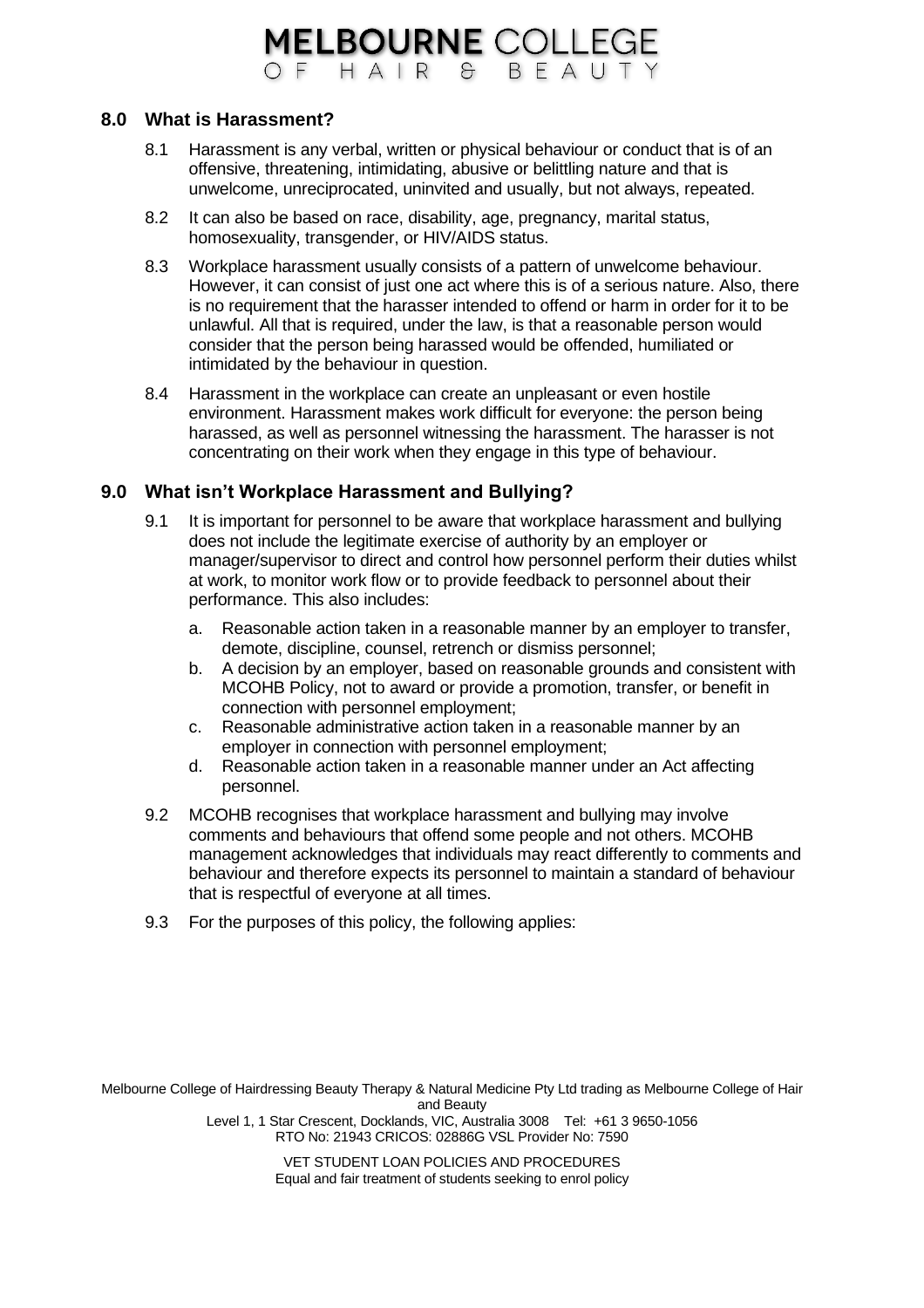# **MELBOURNE COLLEGE** OF HAIR & BFAUTY

# **10.0 What is bullying?**

- 10.1 Bullying as defined by the *Occupational Health, Safety and Welfare Act 1986* is behaviour that is directed towards a person or a group of persons, that is repeated and systematic, and that a reasonable person, having regard to all the circumstances, would expect to victimise, humiliate, undermine or threaten personnel to whom the behaviour is directed, creating a risk to health or safety.
- 10.2 Bullying has many similarities to harassment, but the reasons for bullying behaviour do not have to be based upon an unlawful or discriminatory ground.

### **11.0 What is vilification?**

11.1 'Vilification' is publicly encouraging or inciting hatred, ill-feeling or severe contempt for someone or a group of people on the basis of race and certain other personal characteristics.

#### **12.0 What is Sexual Harassment?**

12.1 'Sexual harassment' is defined as:

*as "any unwelcome sexual advance, or unwelcome request for sexual favours to a person, or engagement in other unwelcome conduct of a sexual nature in relation to that person, in circumstances in which a reasonable person, having regard to all the circumstances, would have anticipated the person complaining would be offended, humiliated or intimidated."*

12.2 MCOHB advises that incidents of sexual harassment may, in fact, constitute a criminal offence, and therefore MCOHB may report any such instances to the appropriate authorities.

### **13.0 What is aggression?**

13.1 *'Aggression* includes: verbal abuse; physical violence against an individual in the form of hitting, slapping, spitting, scratching, pinching, kicking; threats of violence; and physical violence against objects, such as kicking or throwing property.

Melbourne College of Hairdressing Beauty Therapy & Natural Medicine Pty Ltd trading as Melbourne College of Hair and Beauty Level 1, 1 Star Crescent, Docklands, VIC, Australia 3008 Tel: +61 3 9650-1056 RTO No: 21943 CRICOS: 02886G VSL Provider No: 7590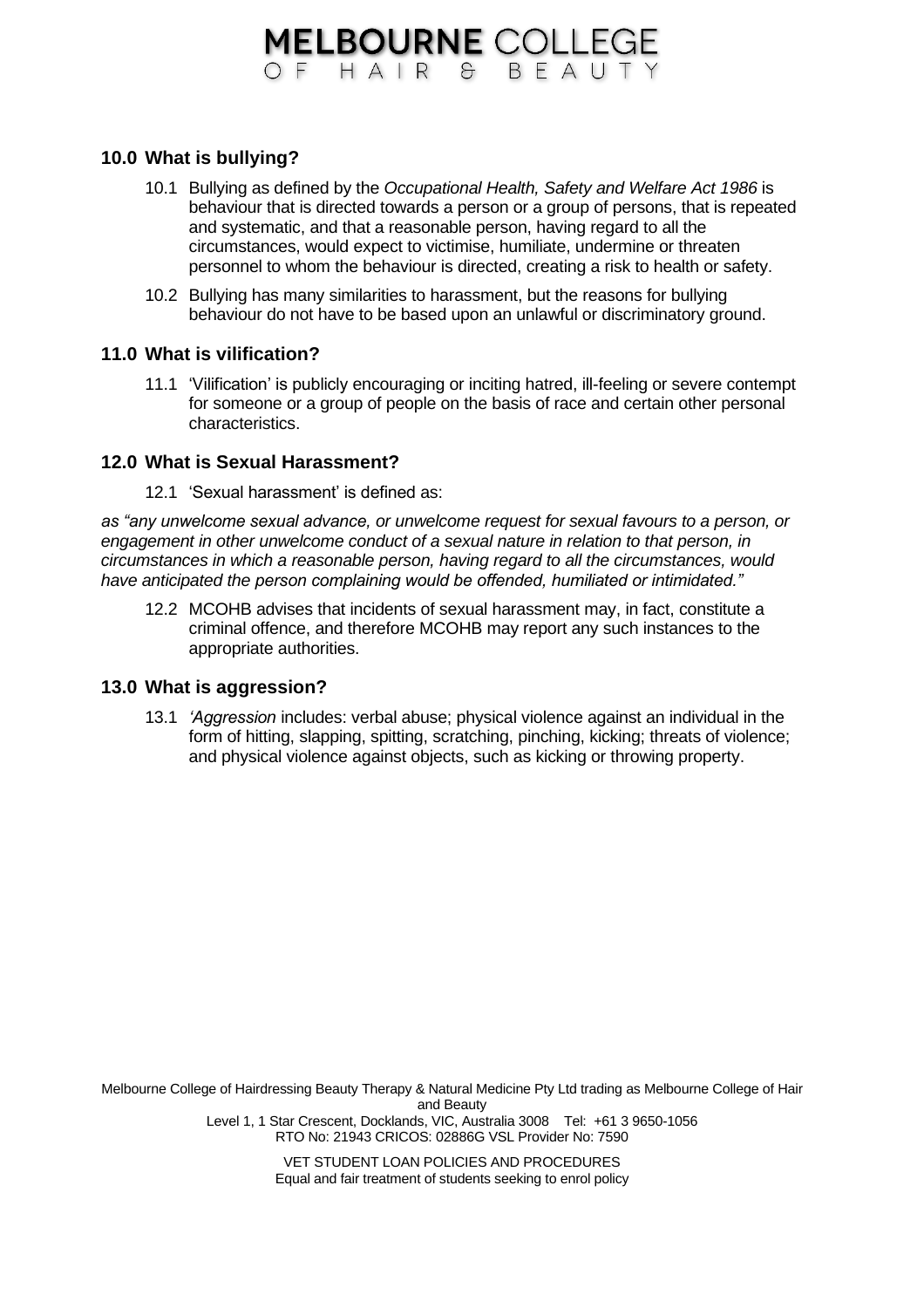# **MELBOURNE COLLEGE** OF HAIR & BEAUTY

# **14.0 What is occupational violence?**

*'Occupational violence:* is defined as any incident where personnel is physically attacked or threatened in the workplace.

- 14.1 MCOHB identifies that incidents of occupational violence may, in fact, constitute criminal assault, and therefore MCOHB may report any such instances to the appropriate authorities.
- 14.2 Within the above definitions, it is generally accepted that:

**"repeated"** refers to the persistent nature of the behaviour, not the specific form of the behaviour. For example, the harassment or bullying may involve a variety of unreasonable and inappropriate behaviours such as verbal abuse, persistent and unwarranted criticism and open or implied threats of being demoted or terminated;

**"systematic"** means having, showing or involving a method or plan; and

**"risk to health or safety"** includes the risk to the physical or emotional health of personnel concerned.

## **15.0 Illegal behaviour**

- 15.1 Illegal behaviour of any kind is not tolerated.
- 15.2 Where potentially unlawful conduct has occurred, MCOHB will alert the appropriate authorities. Those people who are involved in the complaint (including the complainant, witnesses etc.) are also under a duty to maintain confidentiality and display a commitment to uphold the integrity of the investigation process. If the complainant chooses to bring a support person with them to any meetings, they too are bound by confidentiality.

For further information about Bullying, and harassment refer to the MCOHB Anti-Bullying Policy and Procedure on our website.

### **16.0 Medical or health issues that arise after you commence**

- 16.1 If you develop a short term or long term medical or health issue after you commence that may affect your ability to participate in training, please let your trainer know.
- 16.2 We will see if we can accommodate your needs. This may include, but is not limited to:
	- a. Adjusting your training plan
	- b. Altering assessment due dates
	- c. Having a study break
	- d. Your trainer may involve Welfare Student Services to see if other strategies may benefit you.

Melbourne College of Hairdressing Beauty Therapy & Natural Medicine Pty Ltd trading as Melbourne College of Hair and Beauty Level 1, 1 Star Crescent, Docklands, VIC, Australia 3008 Tel: +61 3 9650-1056 RTO No: 21943 CRICOS: 02886G VSL Provider No: 7590